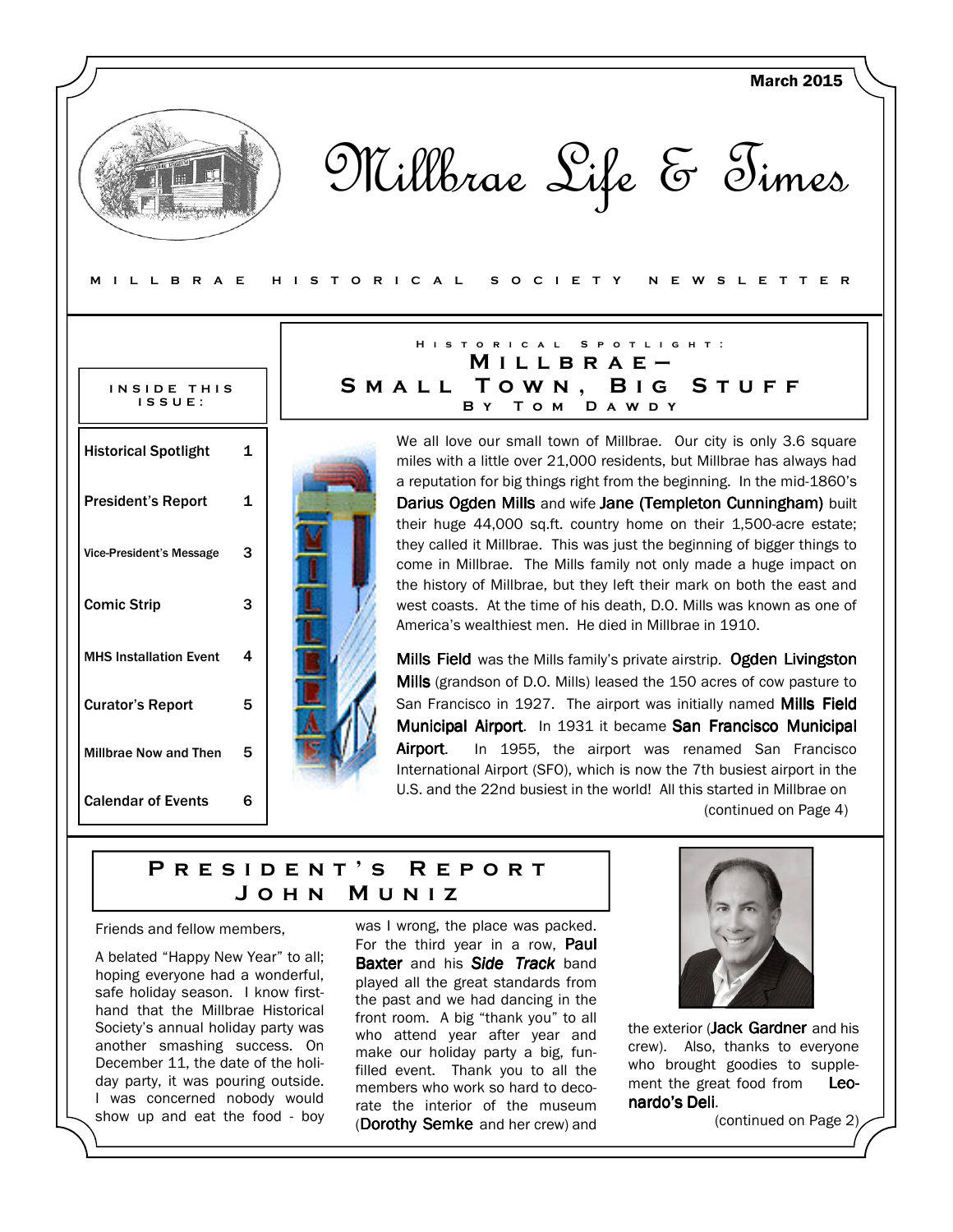MILLBRAE LIFE & TIMES

PAGE<sub>2</sub>

### P R E S I D E N T 'S R E P O R T ( c o n t i n u e d f r o m p a g e 1 )

In appreciation of the band's dedication to the Millbrae Historical Society by providing complimentary entertainment at our holiday party, they were presented with a plaque which read:

"In grateful appreciation of the entertainment services provided by the Side Track band (Paul Baxter, Steve Kelly, Lou Carlos, and Jerry Tassan), the Board of Directors of the Millbrae Historical Society is proud to present this commendation. Thank you for your support and the joy you bring to our annual Holiday Party. Presented on this day of December 11, 2014 by John Muniz, Millbrae Historical Society President."



If you are in need of a great band for any occasion, consider contacting Paul Baxter at (650) 678-8315.

To cap a wonderful evening of entertainment and holiday fun, I awarded one of our longtime members the prestigious Living History Award. In its qualifications for the award, the Millbrae Historical Society decreed that the recipient's contributions and achievements must be relevant to the goals and objectives of the Society.

In the 44-year history of the Millbrae Historical Society, only nine recipients have received this award: Mildred Cavanaugh Wilson (1980), James Van Hoften (1984), John Brucato (1993), James "Jim" Wilson (1994), William W. "Bill" Baxter (1996), Allan R. "Bud" Mason (1997), Alma Massolo (2004), Mary Vella Treseler (2008), and Helen Habeeb (2011).

Our honoree was raised and educated in Millbrae and has lived and experienced the vibrant, colorful history of the town. He has grown and prospered along with Millbrae and has devoted time, talents, and energies to the Millbrae Historical Society's efforts to educate, preserve, and enhance the history of our great community.

Our honoree operates a business in Millbrae, serves as Treasurer of the Millbrae Historical Society, and Director of the Millbrae Train Museum. Through his efforts, he has turned his love of railroads into a museum, housed in the old Southern Pacific Railroad depot, that has served to preserve the rich history of railroading on the Peninsula.

I am proud to be your President and to be able to bestow this distinguished honor on one of our beloved members. I am proud to be a friend of this recipient who has taught his children the value of preserving and enhancing the history of our community. Ladies and gentleman, the Millbrae Historical Society's 2014 recipient of the Living History award is **Vernon Bruce.** 

This year's Millbrae Historical Society Installation will be held on **Sunday, March 29th** in Library Room A from 1:00 to 3:00 pm. Our Newsletter Editor Joe Teresi has a very interesting guest speaker lined up to present on a subject of great controversy in the history of our country. Mark your calendars and save the date. Any ideas as to who the next MHS President will be??? Take a guess.

Check out our new column in this issue of the newsletter— Millbrae Now and Then. This column will feature photos of historic landmarks in Millbrae - how they looked when the original photo was taken and how they look now. See how much Millbrae has changed and how it has stayed the same. I am sure that this feature will bring back many memories of the past history of Millbrae.

I must admit, the MHS Newsletter gets better and better as time goes on. Joe Teresi does a great job of assembling the articles and putting out a great newsletter. Kudos especially to the contributors who take the time to write the articles that keep you educated and informed. Thanks to all who contribute to our newsletter.

Thank you for all each of you do to maintain a great organization dedicated to educate, preserve, and enhance the great history of Millbrae. Thank you to our dedicated Board of Trustees who work tirelessly to keep the Millbrae Historical Museum and the Train Museum the crown jewels of Millbrae. Soon, spring will be upon us, and that will be a great time to take a stroll along the **Millbrae History** Walk. Pick up a Millbrae History Walk map at City Hall, the Library, or the Museum. Come on down and visit the Museum and the Train Museum. Climb aboard the 1931 Southern Pacific Fire Engine and get your picture taken. Let's all get out and celebrate all the great offerings Millbrae has for folks of all ages.

Best Wishes, John Muniz Millbrae Historical Society President 2009 - Present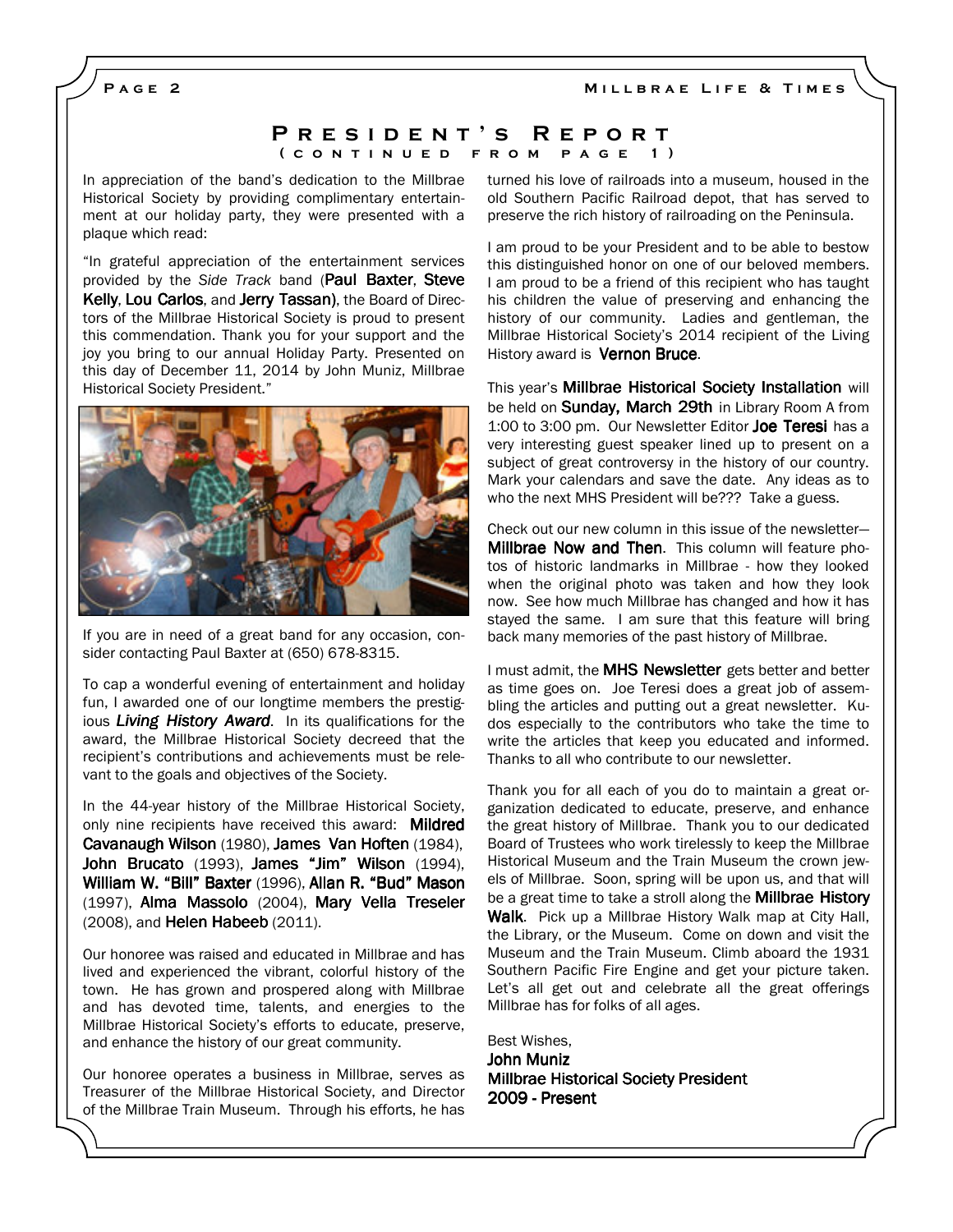M I L L B R A E L I F E & T I M E S A G E 3

# VICE - PRESIDENT'S **MESSAGE** PAUL LARSON

Greetings MHS Trustees, Members, and Friends!

In our last MHS Newsletter I gave details on a few historical dates. Everyone seemed to like this, so below are a few historical tidbits from the month of March:

March 1, 1932 - The 20-month-old son of aviation pioneer Charles A. Lindbergh was kidnapped from his home in Hopewell, New Jersey. The Lindberghs then paid a \$50,000 ransom. However, on May 12, the boy's body was found in a wooded area a few miles from the house.

Birthday March 1 - American band leader Glenn Miller (1904-1944) was born in Carilinda, Iowa. His music gained enormous popularity during the 1940's through recordings such as Moonlight Serenade and String of Pearls. On December 15, 1944, his plane disappeared over the English Channel while en route to Paris where he was scheduled to perform.

Birthday March 3 - Telephone inventor Alexander Graham Bell (1847- 1922) was born in Edinburgh, Scotland. Bell and his father were involved in teaching deaf persons to speak. Bell developed an interest in the vibrating membrane as a method of electrically transmitting sounds. His very first sentence spoken on the newly invented telephone on March 10, 1876, was to his assistant, "Mister Watson, come here, I want you."



Birthday March 14 - Albert Einstein (1879-1955) was born in Ulm, Germany. His theory of relativity led to new ways of thinking about time, space, matter and energy. He received a Nobel Prize in 1921 and emigrated to the U.S. in 1933 where he was an outspoken critic of Nazi Germany. Believing the Nazis might develop an atomic bomb, he warned President Roosevelt and urged the development of the U.S. Atomic bomb.

My best wishes to you, your family and loved ones, from Paul Larson  $\sim$  MHS Vice President.



# Millbrae Historical Society Presents Friday Night at the Movies



WHAT: Come watch classic movies from legendary director

Cecil B. DeMille!

WHERE: Millbrae Museum 420 Poplar Avenue

Bring your own popcorn and a spouse or friend for a fun Friday night on the town!!

Title Year Star Date and Time

|   | $\overline{\mathcal{L}}$ |
|---|--------------------------|
| h | $\overline{\mathcal{L}}$ |
| e | $\overline{\mathcal{L}}$ |
|   | ï                        |

| y ear | Star          | Date and Time                                      |                                        |
|-------|---------------|----------------------------------------------------|----------------------------------------|
| 1939. |               |                                                    | $6:30 \text{ PM}$                      |
| 1938  |               |                                                    | $6:30 \text{ PM}$                      |
| 1949  | Victor Mature | 06/19/2015                                         | $6:30 \text{ PM}$                      |
| 1947  |               |                                                    | $6:30 \text{ PM}$                      |
|       |               | Joel McCrea<br><b>Fredric March</b><br>Gary Cooper | 04/17/2015<br>05/15/2015<br>07/17/2015 |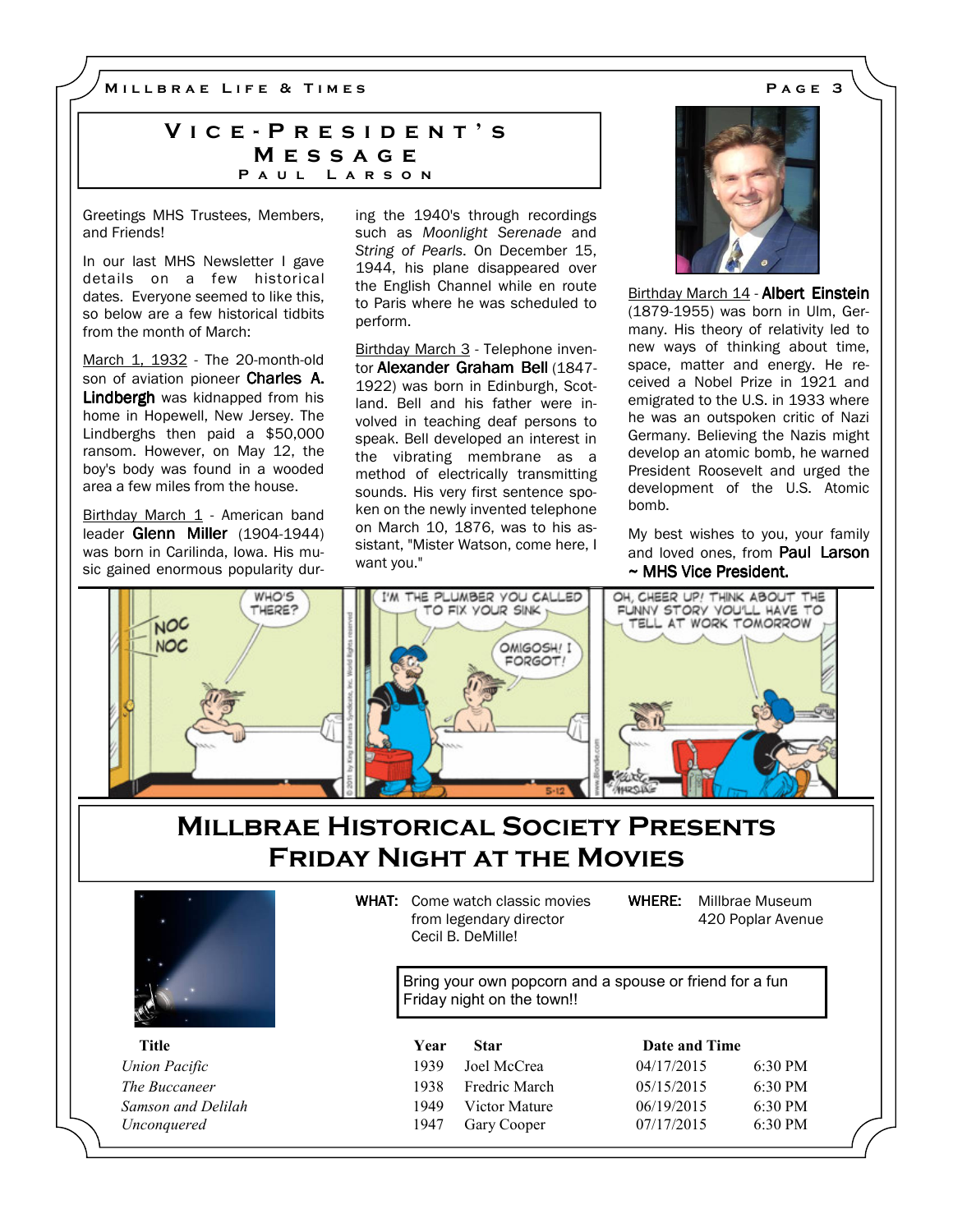# MILLBRAE - SMALL TOWN, BIG STUFF ( CONTINUED FROM PAGE 1)



# Royal Container Company Millbrae Pat Dellinger exhibits containers for packaging well known trade names

one of our dirt cow pastures. Ogden L. Mills was appointed to serve as Secretary of the Treasury under President Herbert Hoover. Ogden and his sister Gladys Mills Phipps, had a passion for race horses. They established and coowned Wheatley Stables in 1926 and bred a prize-winning race horse named Seabiscuit. Unfortunately they sold Seabiscuit at the age of three years old for \$8,000 - the trainer thought he was too lazy to become a winner. Ogden died in 1937 at the age of 53.

In 1919, the West Coast Porcelain Works opened in Millbrae. The facility became the Roval Container Company in 1930. Royal Container was a huge box factory that was located on Millbrae Avenue until 1967. The facility was 350,000 square feet spread over 16 acres.

In October 1969, U.S.E. Store opened up in Millbrae on the corner of Broadway and Meadow Glen. The term "Big-Box Store" was not yet coined, but Millbrae had one! You could buy almost anything you wanted there - later it became Value Giant.

The **Millbrae BART Station** was open for business on June 22, 2003. This station is the largest intermodal terminal in the United States west of the Mississippi River.

Millbrae's new Safeway opened on El Camino Real in June 2013. The new store is a whopping 54,000 square feet - one of the largest Safeway stores around. It is 9,000 sq. ft. bigger than the new Safeway to our south in Burlingame.

Tai Wu Restaurant opened in Millbrae in March 2014. This enormous three-story restaurant is said to be the largest Chinese restaurant between San Francisco and San Jose. The restaurant's total seating is over 400, including private rooms and banquet facilities.

Until the "Next Big Thing" in Millbrae, "Who has it bigger than us?"

#### **Tom Dawdy** MHS Historian

#### M H S 2015 - 16 O F F I C E R / T R U S T E E IN S T A L L A T I O N

Please join us at this year's MHS Officer/Trustee Installation on Sunday, March 29 at 1:00 pm in the Millbrae Library Community Room "A", featuring a presentation by Foster City Council member Steve Okamoto on the Japanese Internment during World War II, with a special emphasis on the role of the Tanforan Assembly Center in San Bruno.

The MHS Nominating Committee has placed the following names into nomination to serve as MHS Officers and Trustees for the year 2015-16:

President: John Muniz Vice-President: Paul Larson Secretary: Gaetane Andrews Treasurer: Vern Bruce Parliamentarian: Mary Vella Treseler Trustees: Faye Dawdy, Alicia Espinoza, John Espinoza, Raymond Gier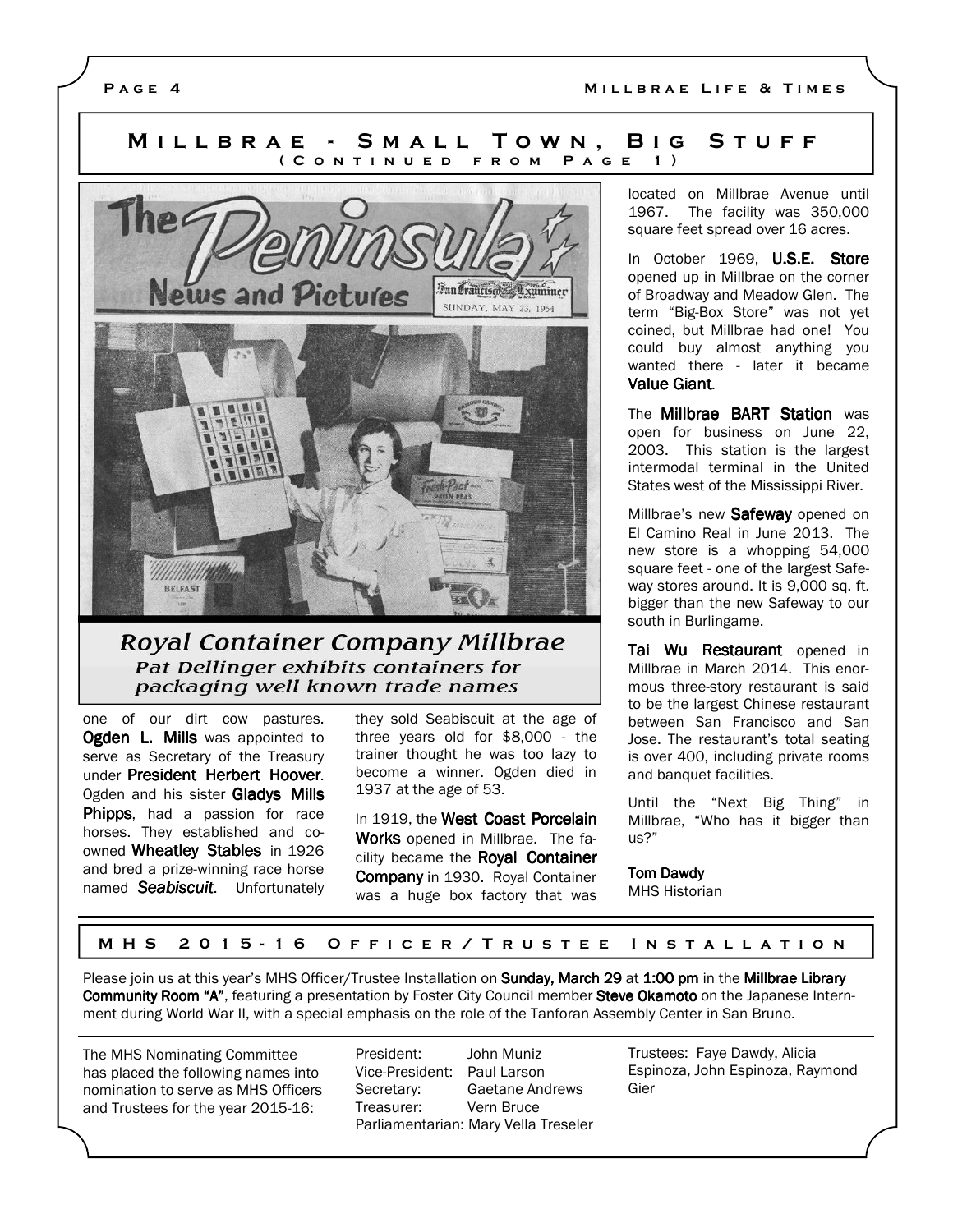### C U R A T O R ' S R E P O R T A L M A M A S S O L O D O R O T H Y S E M K E

This report brings us into 2015 with wishes for everyone for a prosperous and healthy year ahead. We are enjoying the new look of our Fran Baxter Room thanks to President John Muniz. He has opened up the fireplace, re-did the floor in front of it and arranged the furniture to make the room more spacious. Thank you John for all you do!

Thank you to Facilitator Jack Gardner, who recently restored the wooden bench on our front porch. Looks like a new one!

We were very happy to see so many attending our Christmas Party last December 10. Thanks again to everyone who helped to make the evening a success. A special thanks goes out to the Sidetrack band. The evening wouldn't have been the same without them!

We have added a beautiful silver tea set & tray to the showcase in the dining room. This belonged to Mr.  $\&$ Mrs. C. Larson and was donated by their son Paul. You can also view the Couples wedding goblets in the showcase in the **Community** Room. Thank you Paul for the many items you have donated!

We were very excited when Mr. & Mrs. Chen C. Ho of San Bruno, neighbors of docent Clay Priola, visited us and presented our Museum with a beautiful over-200-yearold Peking glass necklace from the Ching Dynasty that belonged to the grandmother of Mr. Ho. It is a gorgeous piece of jewelry. Thank you so very much for this addition!

Some time back, we opened up the Museum to Miriam Schalit, Programming Manager of San Bruno Cable. San Bruno celebrated their 100th Anniversary last year. Ms. Schalit made a DVD about the history of their town, which included a chapter on D.O. Mills. She gath-



ered some of the information presented on the DVD from our Museum and mailed us a copy. We are very happy to receive this.

We are very relieved that Alma Massolo is feeling so much better now after returning home from a recent stay at the hospital. She wants to thank everyone who came to visit, called, or sent cards with their good wishes.

If you are interested in becoming a docent or donating items for our annual Yard Sale in August (no clothing or heavy furniture please) call the Museum at (650)692-5786.

#### Thank you,

Alma Massolo, Curator Dorothy Semke, Assistant Curator

## M i l l b r a e N o w a n d T h e n A P H O T O G R A H I C R E T R O S P E C T I V E



El Camino Real between La Cruz and Hillcrest Blvd. In 1946 Millbrae Lock was a Five & Dime Store